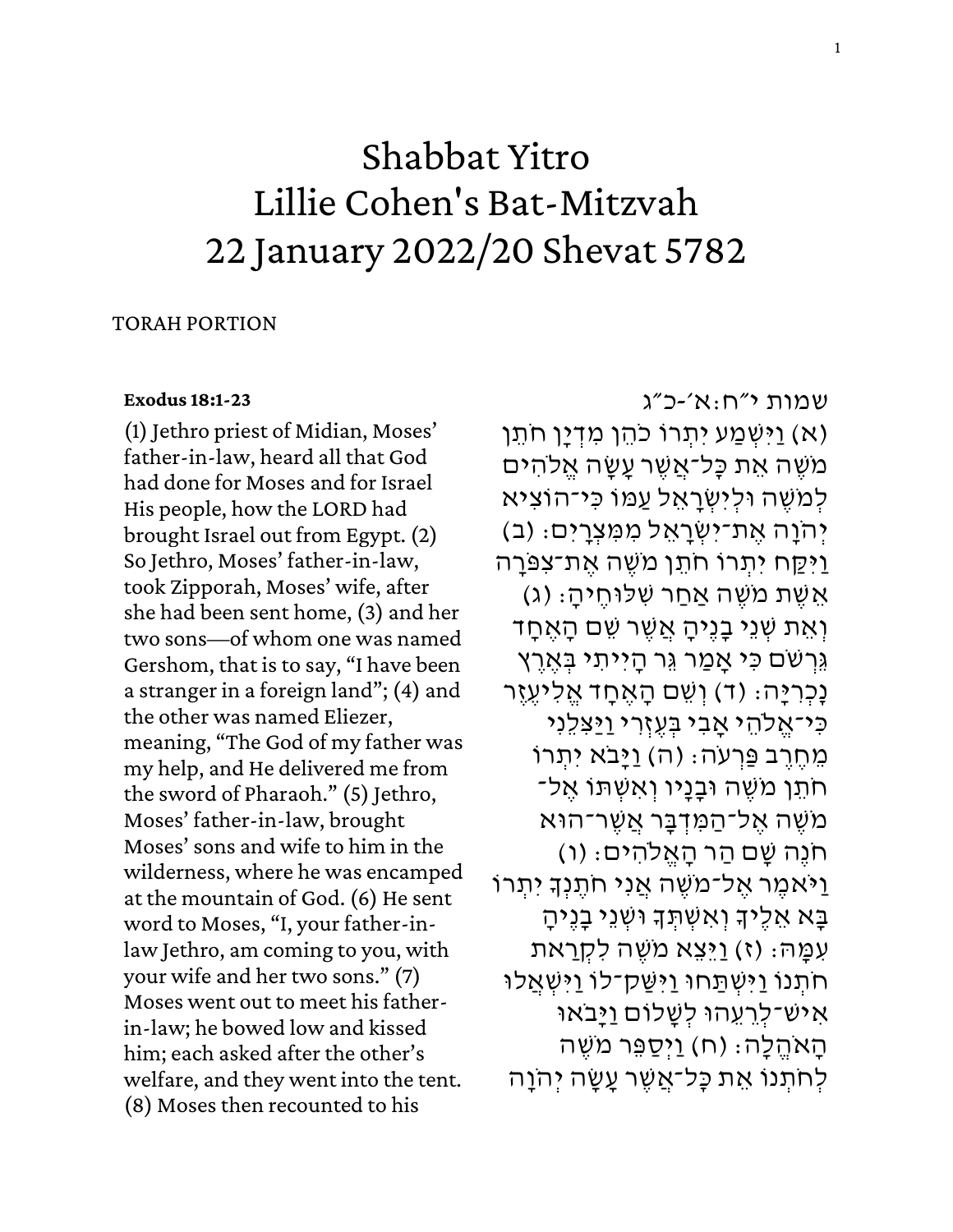father-in-law everything that Adonai had done to Pharaoh and to the Egyptians for Israel's sake, all the hardships that had befallen them on the way, and how Adonai had delivered them. (9) And Jethro rejoiced over all the kindness that Adonai had shown Israel when He delivered them from the Egyptians. (10) "Blessed be Adonai," Jethro said, "who delivered you from the Egyptians and from Pharaoh, and who delivered the people from under the hand of the Egyptians. (11) Now I know that Adonai is greater than all gods, yes, by the result of their very schemes against [the people]."-c (12) And Jethro, Moses' father-in-law, brought a burnt offering and sacrifices for God; and Aaron came with all the elders of Israel to partake of the meal before God with Moses' father-in-law. (13) Next day, Moses sat as magistrate among the people, while the people stood about Moses from morning until evening. (14) But when Moses' father-in-law saw how much he had to do for the people, he said, "What is this thing that you are doing to the people? Why do you act alone, while all the people stand about you from morning until evening?" (15) Moses replied to his father-in-law, "It is because the people come to me to inquire of God. (16) When they have a dispute, it comes before me, and I decide between one person

לְפַרְעֹה וּלְמִצְרַיִּם עַל אוֹדֹת יִשְׁרַאֵל אֶת כָּל־הַתְּלָאֲה אֲשֶׁר ַ<br>מְּצָאָתַם *בַּדֶּרֶךְ וַיַּצִּלֵ*ם יְהֹוָה: (ט) ַיַּחַדְּ יִתְרוֹ עַל כָּל־הַטּוֹבָה אֲשֶׁר־ ַעֲשֶׂה יְהֹוַה לְיִשְרַאֵל אֲשֶׁר הַצִּילוֹ מִיַּד מִצְרָיִם: (י) וַיֹּאמֶר יִתְרוֹ ְבַּרוּדְ יְהֹוַה אֲשֶׁר הְצִיל אֶתְכֶם מְיַּד מְצְרַיִּם וּמְיַּד פַּרְעֹה אֲשֶׁר ֿהִצִּיל אֶת־הָעָם מִתַּחַת יַד־ מִצְרָיִם: (יא) עַתָּה יָדַעְתְּי כִּי־ גָדוֹל יִהֹוָה מִכָּל־הָאֱלֹהִים כִּי בַדָּבָר אֲשֶׁר זָדוּ עֵלֵיהֵם: (יִב) ַו ִּי ַ קח ִּי ְׁתרֹו ֹח תן ֹמ שה ֹע ָלה וּזְבָחִים לִאלֹהִים וַיָּבֹא אַהֲרֹן וְכֹּל ו זִּ קְוָי יִשְׂרָאֵל לֵאֱכָל־לֵחֵם ַּעְם־חֹתֵן מֹשֶׁה לְפְנֵי הַאֱלֹהִים: (יג) וַיְהִי מִמָּחֳרָת וַיֵּשֶׁב מֹשֶׁה לְשָׁפּט אֶת־הַעַם <u>וִי</u>ּעֲמֹד הַעַם עַל־ ְמֹשֶׁה מְן־הַבֹּקֶר עַד־הַעֲרֵב: (יד) <u>וי</u>ַּרְא חֹתֵן מֹשֶׁה אֶת כַּל־אֲשֶׁר־ הוּא עֹשֶׂה לַעַם וַיֹּאמֶר מַה־הַדַּבַר ֿהַ אֲשֶׁר אַתָּה עֹשֶׂה לָעָם מַדּוּעַ .<br>אַתָּה יוֹשֵׁב לְבַדֶּךָ וְכָל־הָעָם נִצָּב ַעֲלֶיךָ מְן־בֹּקֶר עֲד־עַרֵב: (טו) ַוַיֹּאמֶר מֹשֶׁה לְחֹתְנוֹ כִּי־יָבֹא אֶלֵי ֿהָעָם לִדְּרֹשׁ אֱלֹהִיּם: (טז) כִּי־ יִהְיֶה לָהֶם דָּבָר בָּא אֵלֵי וְשָׁפַטְתִּי בֵּין אִישׁ וּבֵין רֵעֲהוּ וְהוֹדַעָתִ*ּי* אֶת־חֻקֵי הָאֱלֹהִים וְאֶת־ תּוֹרֹתַיו: (יז) וַיֹּאמֶר חֹתֶן מֹשֶׁה אֵלָיו לֹא־טוֹב הַדָּבָר אֲשֶׁר אַתָּה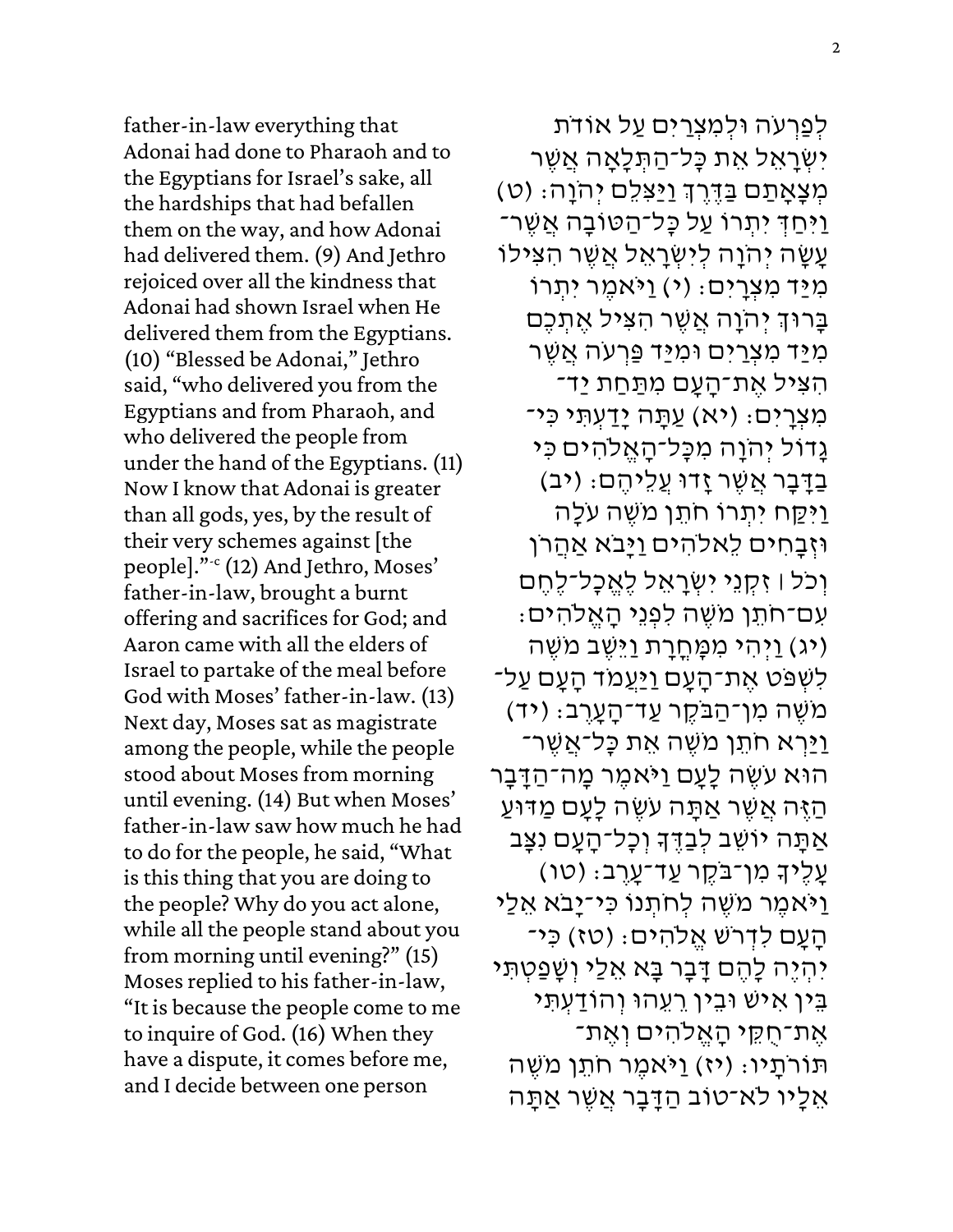and another, and I make known the laws and teachings of God." (17) But Moses' father-in-law said to him, "The thing you are doing is not right; (18) you will surely wear yourself out, and these people as well. For the task is too heavy for you; you cannot do it alone. (19) Now listen to me. I will give you counsel, and God be with you! You represent the people before God: you bring the disputes before God, (20) and enjoin upon them the laws and the teachings, and make known to them the way they are to go and the practices they are to follow. (21) You shall also seek out from among all the people capable men who fear God, trustworthy men who spurn ill-gotten gain. Set these over them as chiefs of thousands, hundreds, fifties, and tens, (22) and let them judge the people at all times. Have them bring every major dispute to you, but let them decide every minor dispute themselves. Make it easier for yourself by letting them share the burden with you. (23) If you do this—and God so commands you you will be able to bear up; and all these people too will go home unwearied."

ּעֹשֶׂה: (יח) נַבֹּל תְּבֹּל גַּם־אַתַּה .<br>גַּם־הָעָם הַזֶּה אֲשֶׁר עִמֲןְ כִּי־כָבֵד ְמִמְּךָ הַדַּבַר לֹא־תוּכַל עֲשׂהוּ .<br>לְּבַדֶּךָ: (יט) עַתָּה שְׁמַע בְּקלִי .<br>אִיעֲצְדָ וִיהִי אֱלֹהִים עִמֲדְ הֱיֵה אַתָּה לָעָם מוּל הָאֱלֹהִים וְהֵבָאתָ אַתַּה אֶת־הַדְּבַרִים אֶל־ הַאֱלֹהִים: (כ) וְהִזְּהַרְתַּה אֱתְהֶם אֶת־הַחֻקִּים וְאֶת־הַתּוֹרֹת .<br>וְהוֹדַעְתָּ לָהֶם אֶת־הַדֶּרֶךְ יֵלְכוּ בָהּ ֿוְאֶת־הַמַּעֲשֶׂה אֲשֶׁר יַעֲשׂוּן: (כא וְּאֲתַּה תֶחֱזֶה מִכְּל־הַעֲם אֲנָשֵׁי־ חַיִּל יִרְאֵי אֱלֹהִים אֲנְשֶׁי אֱמֵת ְשׂנְאֵי בַצַע וְשַׂמְתַּ עֵלֶהֶם שַׂרֵי אֲלָפִ<sup>ּ</sup>ים שֲׂרֵי מֵאוֹת שֲׂרֵי חֲמִשִּׁים ֿוְשָׂרֵי עֲשָׂרֹת: (כב) וְשֲׁפְטוּ אֶת־ הַעֲם בְּכָל־עֶת וְהַיַּה כַּל־הַדֵּבַר הַנְּדֹל יָבִיאוּ אֵלֵיךָ וְכָל־הַדָּבָר ְהַקֵּטֹן יִשְׁפְּטוּ־הֵם וְהָקֵל מֵעֲלֶיךָ יִנְנְשְׁאוּ אִתָּךָ: (כג) אִם אֶת־הַדָּבָר ...<br>הַיֶּה תַּעֲשֶׂה וְצִוְּךָ אֱלֹהִים וְיָכָלְתָּ עמֹד וגם כּל־העם הזּה עַל־ ּמְמִוֹ יָבֹא בְשַׁלוֹם: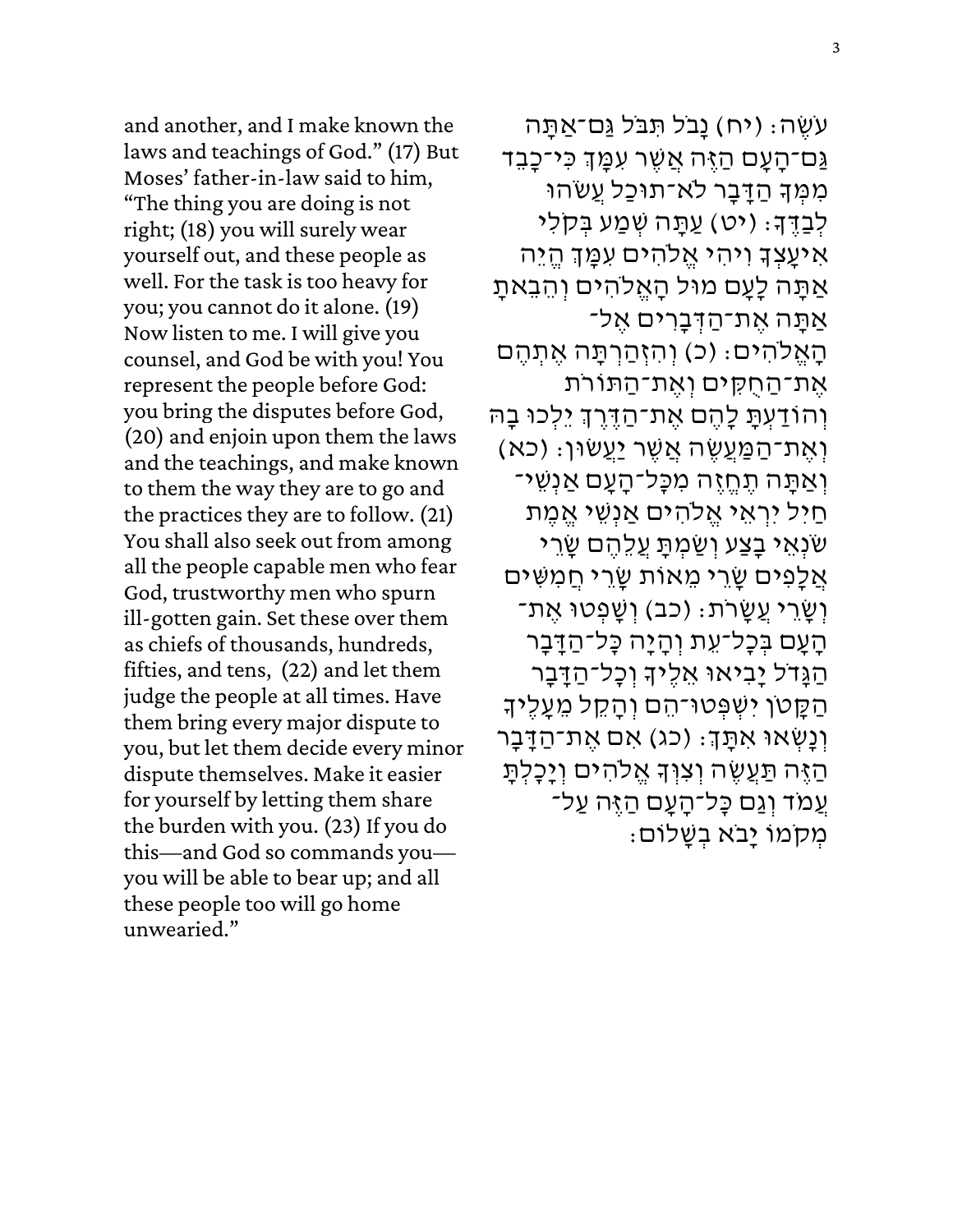### MAFTIR

#### **[Exodus 20:19-23](https://www.sefaria.org/Exodus.20.19-23)**

(19) Adonai said to Moses: Thus shall you say to the Israelites: You yourselves saw that I spoke to you from the very heavens: (20) With Me, therefore, you shall not make any gods of silver, nor shall you make for yourselves any gods of gold. (21) Make for Me an altar of earth and sacrifice on it your burnt offerings and your sacrifices of wellbeing, your sheep and your oxen; in every place where I cause My name to be mentioned I will come to you and bless you. (22) And if you make for Me an altar of stones, do not build it of hewn stones; for by wielding your tool upon them you have profaned them. (23) Do not ascend My altar by steps, that your nakedness may not be exposed upon it.

[שמות](https://www.sefaria.org/Exodus.20.19-23) [כ׳:י״ט-כ״ג](https://www.sefaria.org/Exodus.20.19-23)

(יט) וַיֹּאמֶר יְהוָה ֹאֵל־מֹשֶׂה כֹּה תאמַר אֵל־בִּנֵי יִשְׂרָאֵל אַתֵּם רִאִיתֵם כִּי מִן־הַשַּׁמַיִּם דְּבָרְתִּי עָמַּכֶם. (כ) לֹא תַעֲשׂוִן אִתְיָ אֱלֹהֵי כֵפֶׁף וַאלֹהֵי זָהָב לֹא תַעֲשׂוּ לָכֶם. (כא) מִזְבַּח אֲדָמָה ֹתַּעֲשֶׂה־לִ<sup>ּל</sup> וְזָבַחִתְ עָלָיו אֵת־ ּעֹלֹתֶ<sup>נְ</sup>דְ וְאֶת־שְׁלָמֶיֹּךְ אֶת־צִׂאנְךָ וְאֶת־ ׇׇ֧֖֧֦֓ ׇׇ֧֧֢֦֧֦֓ בְקָרֶךָ בְּכָל־הַמָּקוֹם<sup>י</sup>אֲשֶׁר אַזְכִיר אֶת־ ׇׇ֧֧֢֦֧֦֓ שְׁמִיׁ אָבְוֹא אֵלֶיֶךְ וּבֵרַכְתִּֽיךָ. (כב) וְאִם־מִזְבַּח אֲבָנִים<sup>ְי</sup>תַעֲשֶׂה־לְ<sup>י</sup>י לְא־ ּתִבְנֶה אֶתְהֶן גָּזֶיִת כִּיְ חַרְבְּךָ הֵנַפְתָּ ׇׇ֧֧֢֦֧֢֦֦֧֦֧֓ עָלֶיהָ וַתְּחַלְלֶהָּ (כג) וְלְא־תַעֲלֶה בְמַעֲלֹת עַל־מִזְבְּחָיָ אֲשֶׁר לְא־תִגַּלֵה ׇׇ֧֧֢֦֧֦֓  ${z}$ ין. עַלֲיו: {פ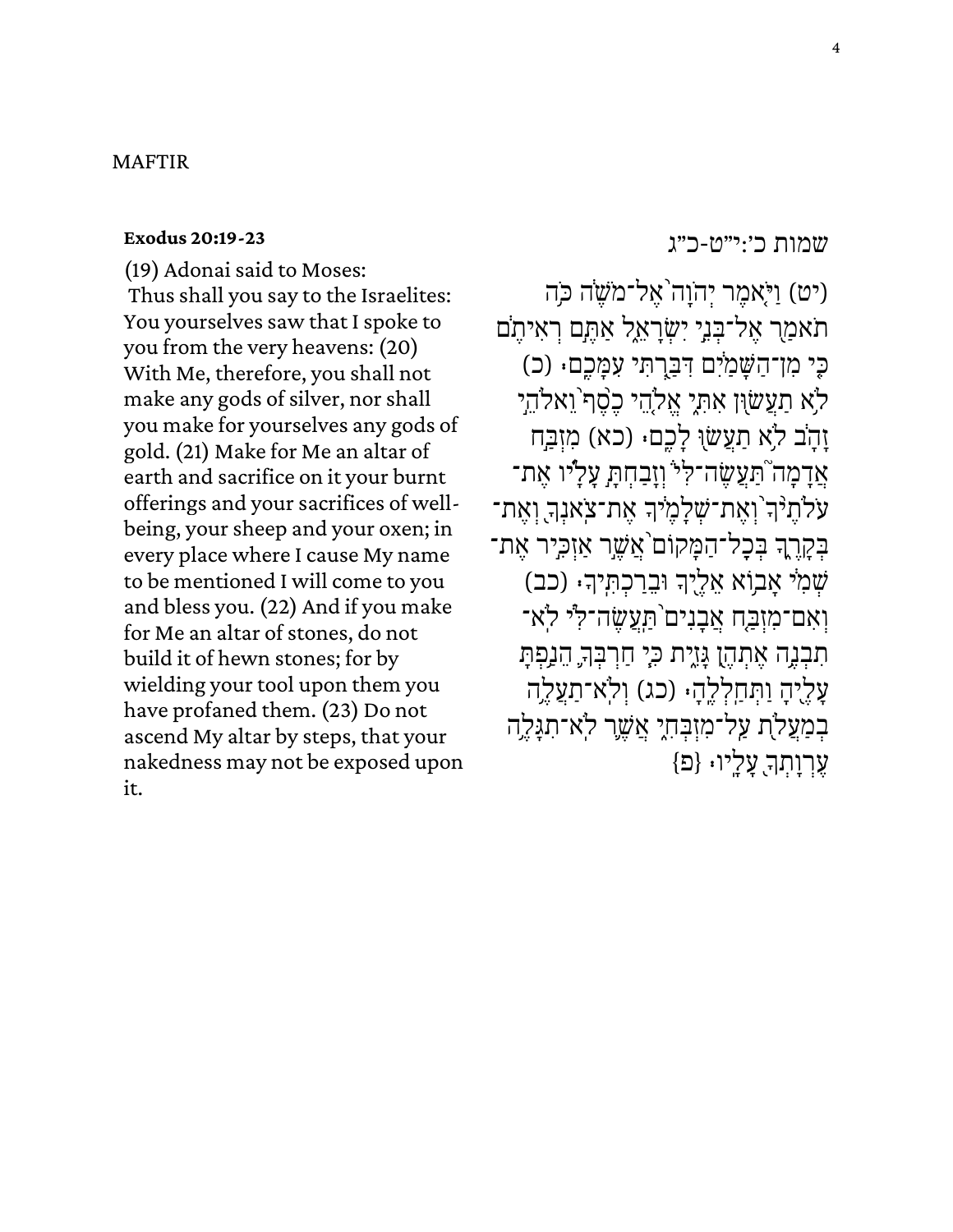## HAFTARAH

1 Kings 3:1-15

Solomon made an alliance with Pharaoh king of Egypt and married his daughter. He brought her to the City of David until he finished building his palace and the temple of God, and the wall around Jerusalem. The people, however, continued sacrificing at the hill-shrines, because a temple had not yet been built in honour of the Name of God. Solomon showed his love for God by following the instructions given him by his father David, except that he offered sacrifices and burned incense in the hill-shrines.

The king went to Gibeon to offer sacrifices, for that was the most important high place, and Solomon offered a thousand offerings on that altar.

At Gibeon God appeared to Solomon during the night in a dream, and God said, "Ask for whatever you want me to give you."

Solomon answered, "You have shown great kindness to your servant, my father David, because he followed you with loyalty, justice and integrity in his heart. You have continued this great kindness to him and have given him a son to sit on his throne this very day.

"Now you have made your servant king in place of my father David. But I am like a child and unskilled in leadership. Your servant is here among the people you have chosen, a great people, too numerous to count or number. So give your servant an understanding heart to govern your people and to distinguish between right and wrong. For who is equal to the task of governing this great people of yours?"

God was pleased that Solomon had asked for this. So God said to him, "Since you have asked for this and not for long life or wealth for yourself, nor have asked for the death of your enemies but for wisdom in administering justice, I will do what you have asked.